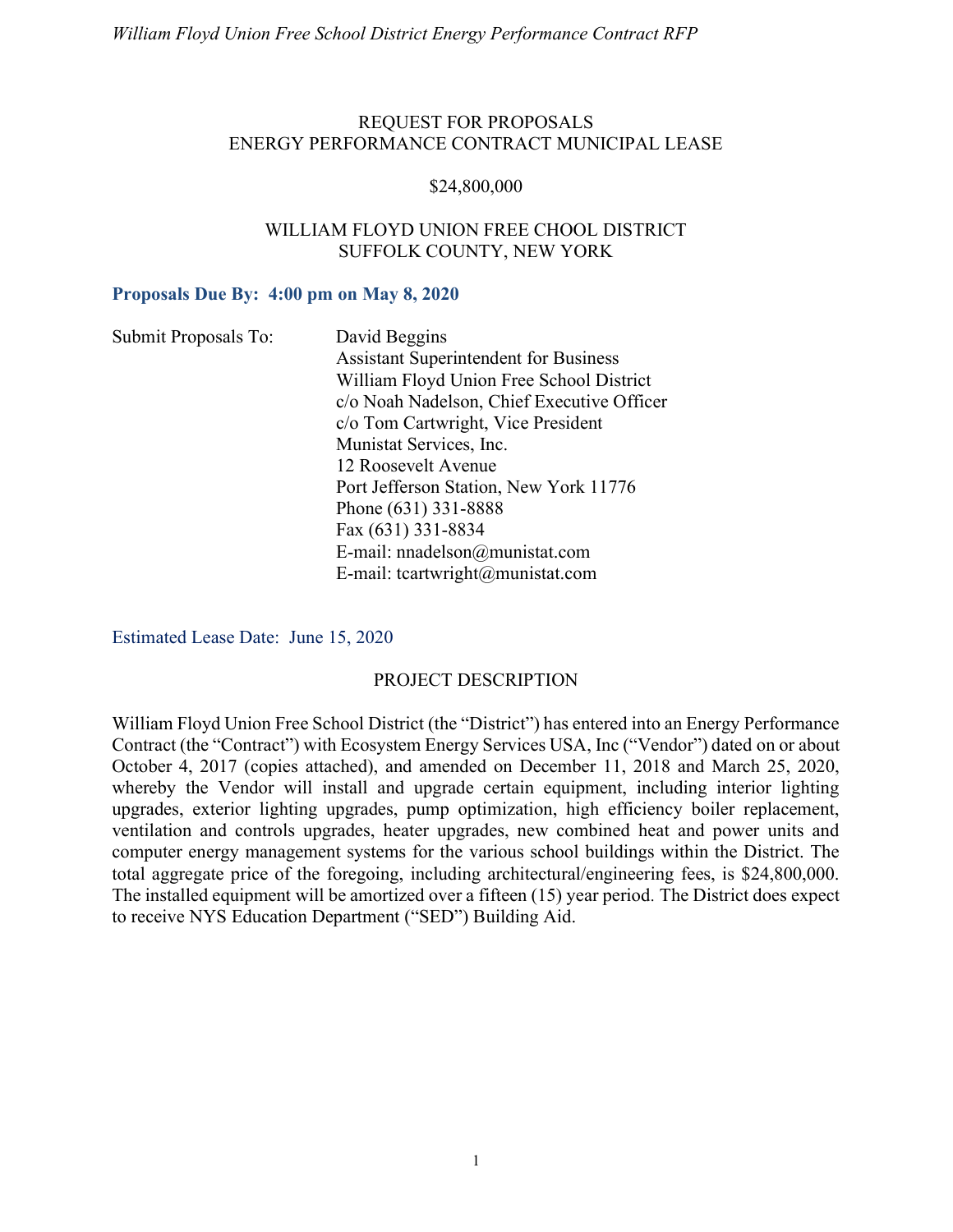To finance the cost of the Equipment, the District is seeking proposals from third parties interested in acting as Lessor to a Municipal Lease/Purchase Agreement (the "Agreement") for a term of fifteen (15) years as authorized and defined under Article 9 of the New York State Energy Law, Regulations of the Commissioner of Education Section 109-b of the General Municipal Law Section 109-b and other laws governing energy performance contracts and the regulations promulgated hereto. Lease payments will be made on a semi-annual basis. The Agreement must conform with the laws of the State of New York, including, but not limited to, the Education Law, Energy Law, General Municipal Law and the Local Finance Law to the extent applicable.

The School District will NOT designate the Agreement as a "qualified tax-exempt obligation" within the meaning of Section 265 (b) (3) of the Internal Revenue Code of 1986, as amended.

In an effort to analyze the full costs of the transaction to the District, all Proposers shall submit a sample lease package fully detailing required documentation, including any form of opinions of counsel, that must be submitted to complete the transaction. The proposal must state the interest rate and other terms cited in the lease proposal will be good through the closing date. The Agreement shall not become effective until delivery of the funds. Following notification of award, the prospective Lessor (hereinafter referred to as "Proposer" or "Lessor") must provide the District with a draft of its proposed financing documents for the transaction, together with notification of its credit approval immediately. The form of the Agreement, escrow agreement and related documents must be submitted with the proposal. All documents are subject to review and modification by District counsel. Closing is subject to successful negotiation of all documents by counsel to the District. The District reserves the right to rescind any award due to failure of the parties to agree to the terms and conditions thereof and to recover its costs in connection therewith.

# FINANCIAL TERMS

Lessee: William Floyd Union Free School District of Mastics-Moriches-Shirley, a school district and political subdivision of the State of New York.

Escrow Agent: To be selected by Lessor - all escrow agent and escrow fees shall be borne by the Lessor.

# Amount: \$24,800,000

Term: Fifteen (15) years, including a six to twelve (6-12) month escrow period, if applicable; provided however, the initial term shall remain in effect until the last day of the District's thencurrent fiscal year and automatically extended upon the successive appropriation of the District's governing body of amounts sufficient to pay "Rental Payments" under the Agreement during the period coextensive with the District's next fiscal period and in such number of additional extensions thereafter as may be necessary to pay the "Rental Payments" in full. The construction period is expected to begin in July, 2020 and be substantially completed by September, 2021.

Payments and Rate: Semi-annual principal and interest payments pursuant to the terms of the Agreement. The payments will commence on June 1, 2021 and will continue through and include June 1, 2036 (interest only for the first year). Interested proposers should provide quotes which are calculated on a semi-annual basis and conform to New York State Local Finance Law level debt service requirements. Please submit an amortization schedule.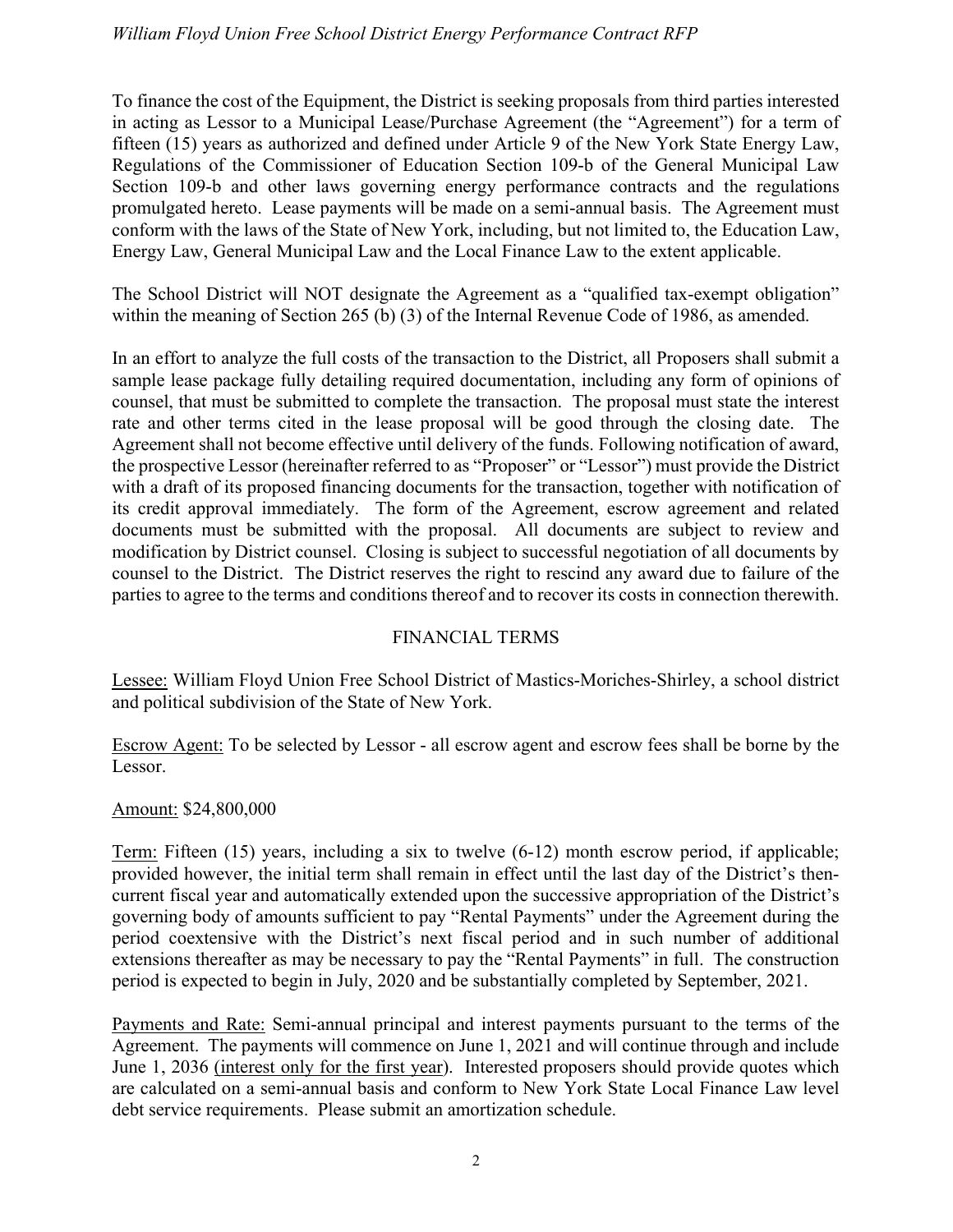The Agreement shall separately state the principal and interest component of the periodic payments to be made thereunder. The total of these payments, which include both principal and interest components made by the District each year throughout the term of the Agreement, shall result in substantially level or declining annual debt service. Each payment shall be detailed in an amortization schedule prepared by the Proposer. The proposed Agreement shall define the purpose and objective of the financing. Each lease-purchase agreement must specify the applicable interest rate as well as the standard contractual terms and conditions. The form of Agreement, escrow agreement and related documents must be submitted with the proposal. Proposers must satisfy themselves that the credit approval will be granted prior to submitting a proposal. All finance documents are subject to review and modification by District counsel. All agreements and contractual conditions are required to conform with the laws of the State of New York including but not limited to the General Municipal Law, Local Finance Law, Education Law, New York Energy Law, and the regulations of the New York State Education Department, Commissioner of Education and the Office of the New York State Comptroller. The District's legal counsel will review and approve all documents before Board of Education's consideration and action. Lessor shall provide a statement and thirty days' notification prior to each payment due date.

Prepayment: The District will have the optional right to prepay, without incurring any penalties and/or additional expenses, cost, or fees, any or all of the principal portion outstanding on any payment date under the Agreement upon payment of the then applicable termination value, which will be calculated as 100% of the outstanding principal balance and provided that the District gives a 30 day notice to the Lessor (as determined by the selected maturity schedule) of its intent to prepay.

### It is the District's present intent, which is always subject to change, to make additional principal payments on the payment dates with a goal of reducing the final amortization to no more than 5 years. Please provide financing options/commentary on your willingness to accommodate the District and ability to allow for such prepayments.

Escrow: Upon closing, lease proceeds must be collateralized and deposited into an interest-bearing escrow account established under the Agreement by the Lessor to be utilized to purchase Equipment (the "Purchase Funds"). The District shall not be responsible for any costs related to the establishment, maintenance or transfer of the escrow account. The escrow agent must be a bank or trust company located in and authorized to do business in the State of New York. The bank or trust company must have an office in the State of New York and the office location must be reflected in the escrow agreement. Investments shall be made solely at the direction of the District and shall be made in accordance with the requirements of General Municipal Law sections 10 and 11 and the District's formal investment policy. The District is not authorized to invest in mutual funds or similar liquid investment vehicles. All monies held in the escrow funds are monies of the District and shall not be subject to levy, attachment, or lien of the escrow agent or Lessor. All interest earnings on the funds deposited into the escrow account shall accrue to the benefit of the District. Please state the current estimated interest rate that can be expected to be received by the District on the deposited funds.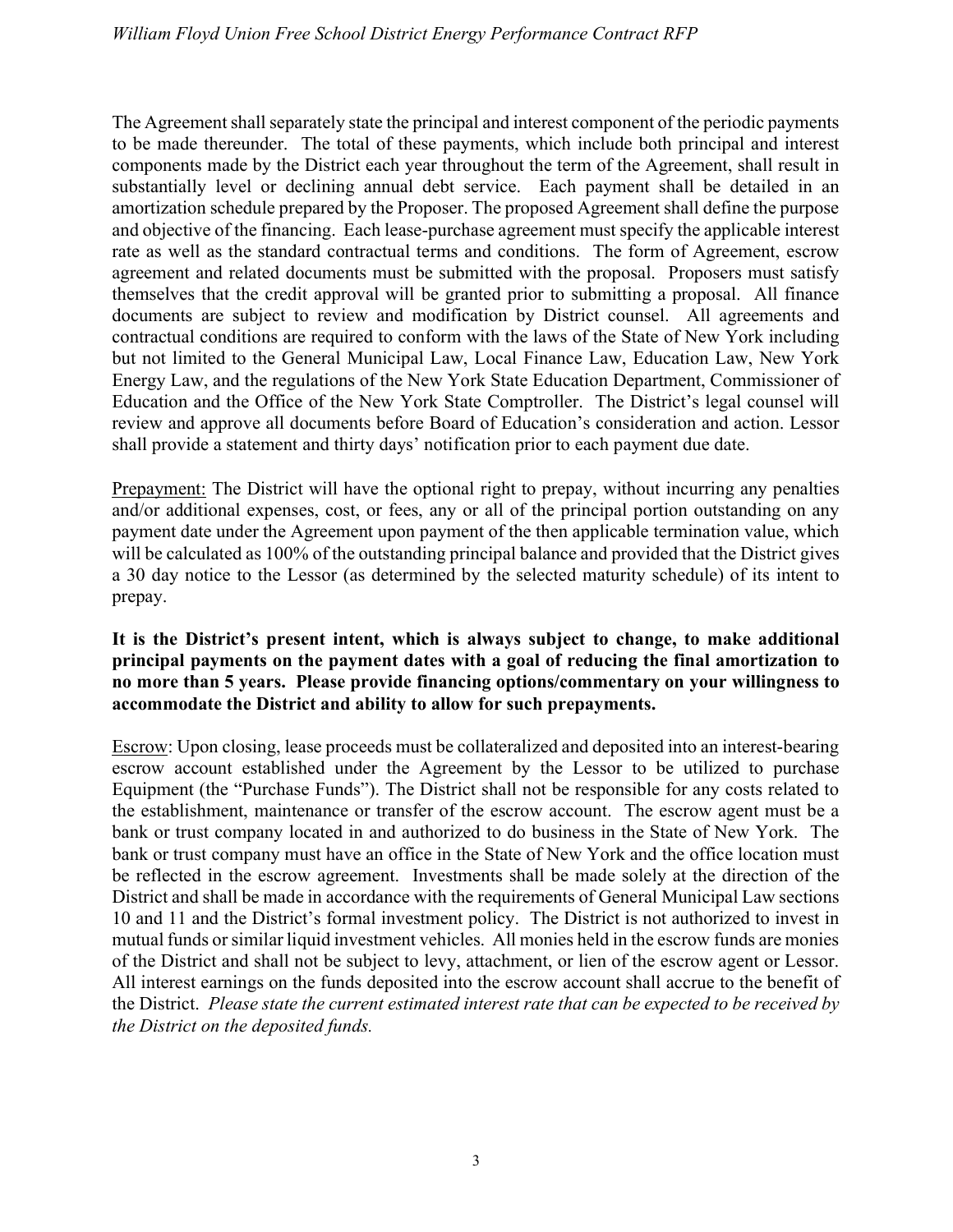The escrow agent shall invest the amounts on deposit in the Purchase Fund solely at the written direction of an authorized office of the District. All investments made shall be subject to the following conditions:

1 (a) Such obligations shall be payable or redeemable at the option of the District within such times as the proceeds will be needed to meet expenditures for purposes for which the moneys were provided and, in the case of obligations purchased with the proceeds the Agreement, shall be payable or redeemable in any event, at the option of the Distric, within eighteen (18) months of the date of purchase. Any obligation that provides for the adjustment of its interest rate on set dates shall be deemed to be payable or redeemable for purposes of this paragraph on the date on which the principal amount can be recovered through demand by the holder thereof.

(b) Such obligations, unless registered or inscribed in the name of the District shall be purchased through, delivered to and held in the custody of the escrow agent. Such obligations shall be purchased, sold or presented for redemption or payment by such escrow agent in obligations only in accordance with prior written authorization from an Authorized Officer. All such transactions shall be confirmed in writing to the District by the escrow agent.

2. All investments described above shall be made and ownership recorded in accordance with all applicable requirements of Section 10 and Section 11 of the General Municipal Law and District Policy and/or Regulation.

3. The escrow agent expressly acknowledges that the Lessee is not authorized to invest in mutual funds registered with the Securities Act of 1933, as amended and operated in accordance with Rule 2a-7 of the Investment Company Act of 1940, as amended, including no-load money market mutual funds limited to investments in obligations of or guaranteed by the United States of America or in obligations guaranteed by agencies of the United States of America where the payment of principal and interest are guaranteed by the United States of America, or any similar mutual fund or other money market or liquid deposit investment vehicles.

UCC Filing: The District will not provide a legal description for any District property in connection with this financing. In the event the winning Proposer requires this information for the purposes of making a fixture filing pursuant to the applicable provisions of the Uniform Commercial Code, the winning proposer may obtain such information at its own efforts and expense.

Commitment/Facility Fee: Proposer to detail any commitment fees on lease transaction summary form. However, Lessor shall be responsible for all origination and commitment fees and expenses. The District shall not incur or absorb any fees of Lessor related to Lessor's proposal, negotiations or closing or other activities related to this RFP or the proposed transaction. In the event that a transaction does not close because of the successful Proposer's failure to meet the terms of this RFP, the successful Proposer shall be responsible for any and all costs incurred by the District in connection with the failed transaction and its negotiation.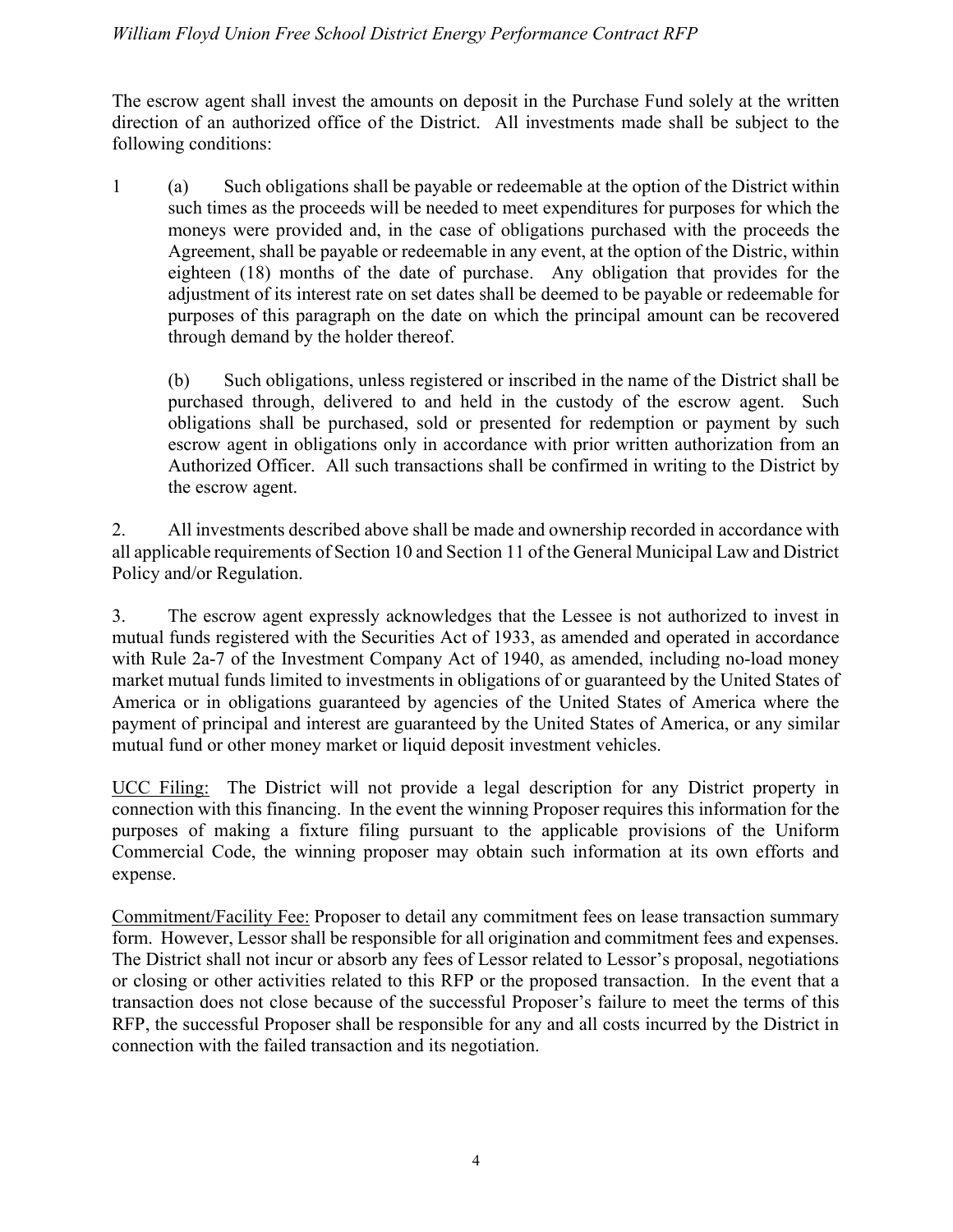Use of Proceeds: To finance the lease/sale of the Equipment from the Vendor to the District.

Collateral: First security interest in the Equipment only. Neither the escrow agent nor the Lessor shall have an interest in the Purchase Funds, the escrow account or any investments made on behalf of the Lessee.

Warranties: All manufacturers' warranties, expressed or implied with respect to the Equipment acquired shall be assigned by the Lessor to the District.

Other: All proceeds are to be disbursed through an escrow fund. The escrow account established by the financing entity must be held in a bank or trust company located in and licensed to do business in the State of New York, with investment solely at the direction of the District. Upon closing, funding proceeds will be placed in an interest bearing escrow account and disbursed to the Vendor upon presentation of evidence that the installation of certain portions of the Equipment has been completed and accepted by the District. Interest on the escrow balance shall accrue for the benefit of the District. Lessor shall be responsible for all fees of Lessor's legal, issuance and closing costs. Funds held in the escrow account must comply with the provisions of sections 10 and 11 of the General Municipal Law.

The District will not defend or hold the Lessor harmless from any adverse changes in the tax status of the transaction, after tax yield or cash flows resulting from changes in the Federal or State tax codes or regulations.

General Terms and Conditions: Without limiting the inclusions of standard provisions for energy performance contract lease financing the Lessor agrees the following terms and conditions shall apply:

Any installment purchase contract entered into by the District shall contain the following clause: "This contract shall be deemed executory only to the extent of the monies appropriated and available for the purpose of the contract, and no liability on account therefore shall be incurred by the political subdivision beyond the amount of such monies. The installment purchase contract is not a general obligations of the District. Neither the full faith and credit nor the taxing power of the District are pledged to the payment of any amount due or to become due under such installment purchase contract. It is understood that neither this contract nor any representation by any public employee or officer creates any legal or moral obligation to appropriate or make state monies available for the purpose of the contract."

Lease payments shall be subject to appropriation each year by the School District's Board of Education. In the case of a failure to appropriate, the sole security under the Lease shall be the Equipment. In the event that no funds or insufficient funds are appropriated by the District to pay the Lease, the Equipment may be acquired and sold by or on behalf of the Lessor, provided that any excess proceeds from such a sale, after deduction for and payment of fees, expenses and any taxes levied on the sale, shall be paid to the District. Prior to the sale or seizure of such equipment, the District shall be provided adequate written notice, no less than ninety (90) days to cure any default. Should such a sale or seizure take place the parties shall cooperate and there shall be no disruption to the District's operation to the extent possible.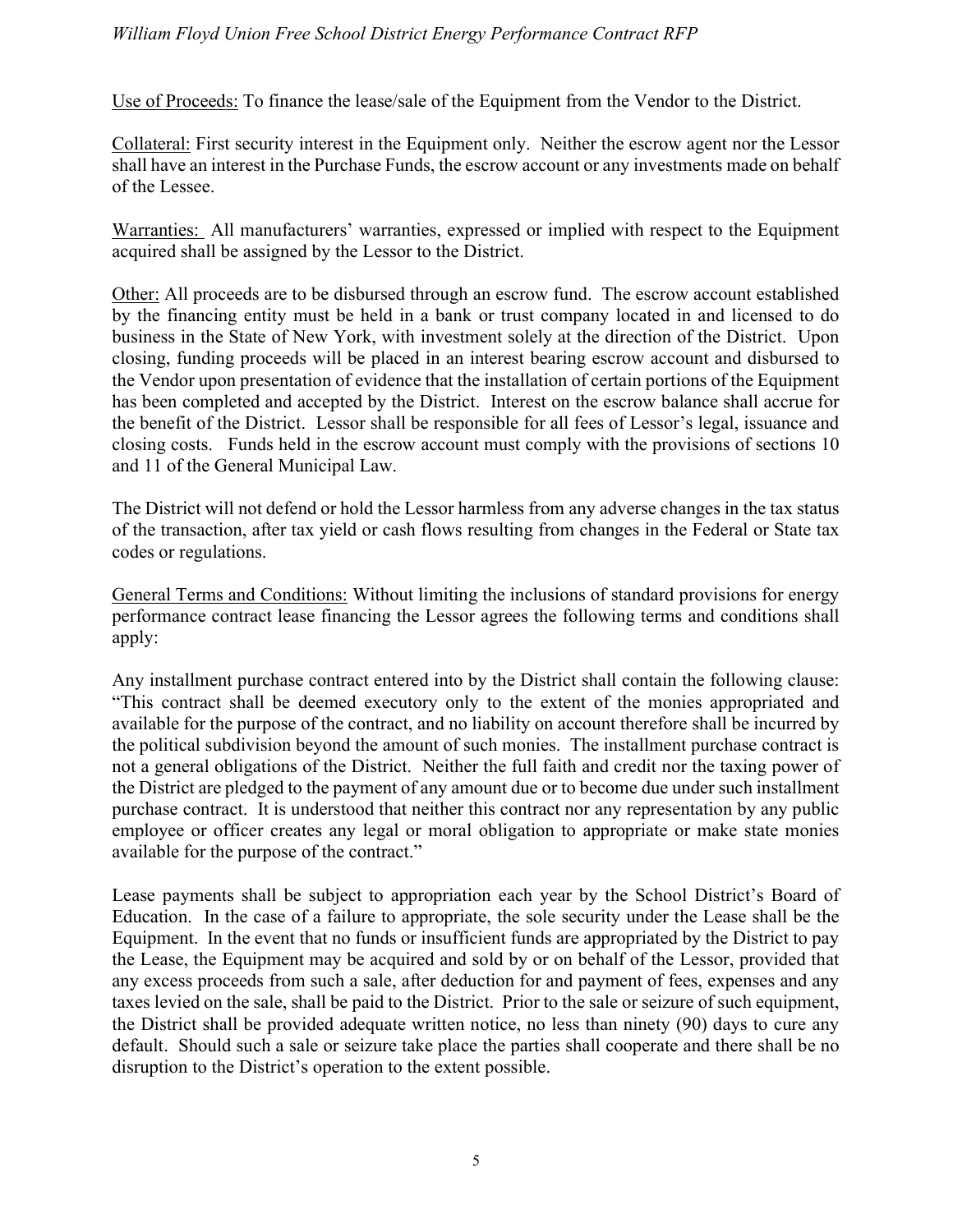Assignment of the Agreement and related documents by successful proposer and/or the escrow agreement by the escrow agent shall be subject to the prior written consent of the District. Assignment of the escrow agreement by the escrow agent shall not be proposed or made to a bank or trust company which is not located in and authorized to do such business in the State of New York. The Agreement must state that any assignment or transfer of the Lessor's interest shall not be effective until the District has received prior, written notice, signed by the Lessor, of the name, contact person, address, telephone number, and tax identification number of the proposed assignee and the District has given its consent in writing. No assignment will be valid unless the Lessor has received the District's prior written consent. The Lease shall further provide that no certificates of participation will be executed and/or delivered.

Tax Opinion: The successful proposer will be furnished without cost with the opinion as to tax exemption of the law firm of Hawkins Delafield & Wood LLP ("Bond Counsel"). The opinion of Bond Counsel shall contain statements to the effect that, in the opinion of said law firm, under existing statutes and court decision and assuming continuing compliance with certain tax certifications described in the Tax Certificate of the District, (i) the portion of the rental payment designated as and constituting interest paid by District and received by successful proposer during the term of the lease is excluded from successful proposer's gross income for federal income tax purposes under Section 103 of the Code; and (ii) such interest component is not treated as a preference item in calculating the alternative minimum tax under the Code. The Tax Certificate of the District, which will be delivered concurrently with the delivery of the lease will contain provisions and procedures relating to compliance with applicable requirements of the Code. In rendering its tax opinion, Bond Counsel will rely upon the opinion as to the validity of the lease and the reliance letter delivered by Bond, Schoeneck & King LLP ("School Attorney"), without undertaking to verify the same by independent investigation.

Opinion of the School Attorney: At closing, the District shall furnish to the winning bidder an opinion of the School Attorney, dated the closing date, to the effect that there is no controversy or litigation of any nature pending or threatened to restrain or enjoin the execution or delivery of the installment financing agreement.

Amendments to RFP: The District reserves the right to amend this RFP for any reason and/or based upon questions and issues received in writing during the proposal process. Any verbal information obtained from or statements made by the representative of the District or its designee at the time of examination of the documents or site shall not be construed as, in any way, amending the RFP documents or binding upon the District. Only such corrections or addenda that are issued during RFP process shall be included in the RFP response and become a part of any subsequent contract agreement.

During the evaluation process, the District reserves the right, where it may serve the District's best interest, to request additional information or clarification from proposers, or to allow corrections of error or omissions.

Basis for Award: The District reserves the right, in its sole discretion, to reject any and all proposals and to re-advertise for new proposals, or any part thereof, received in response to this Request for Proposals, to waive formalities, to request additional information from any Proposer, and to award and negotiate the terms of the contract with any Proposer. The District intends to select the firm whose proposal is most advantageous to the District and best meets the District's needs for this lease, and not necessarily the firm with the lowest cost proposal. In determining which proposal is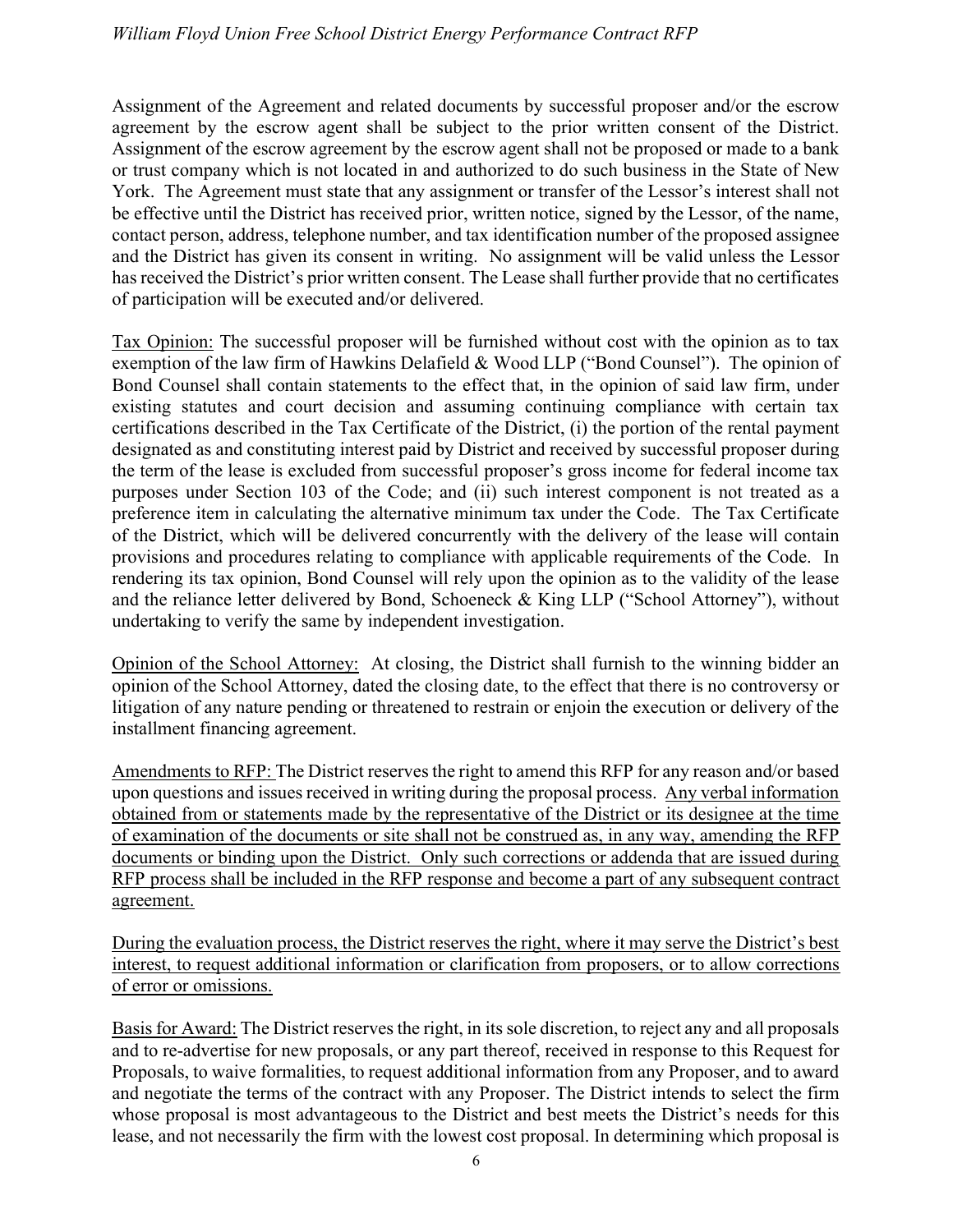most advantageous and in the District's best interests, the District will evaluate, among other things, the overall financing cost (inclusive of any interest and fees) to the District, the adequacy of each proposal, and the qualifications of the Proposer. The District will not have any liability to any Proposer for any costs or expenses incurred in connection with your response to this request for proposals. The adequacy of qualifications of respondents shall be determined by the District and will not be subject to appeal.

All proposals shall be hand signed by an individual legally authorized to bind the proposing firm and the signer's name shall also be typed or printed on or under the signature together with his/her title or designation.

### ADDITIONAL INFORMATION

Munistat Services, Inc. has assisted the District as financial advisor in certain matters with respect to the preparation of its Request for Proposal. A copy of the District's fiscal year ending June 30, 2017 through and including fiscal year ending June 30, 2019 audited financial statements, as well as the Statement of Annual and Operating Information for the fiscal year ending June 30, 2019, can be found on the Munistat website: www.munistat.com. Additional Disclosure is available upon request.

Additional information may be obtained upon request from the office of the Assistant Superintendent of Business, David Beggins, William Floyd Union Free School District, 240 Mastic Beach Road, Mastic Beach, New York 11951, telephone number (631) 874-1684, or from the office of Munistat Services, Inc. Noah Nadelson, Chief Executive Officer , 12 Roosevelt Avenue, Port Jefferson Station, New York 11776, telephone number (631) 331-8888.

### All contracts submitted as a result of this Request for Proposals are subject to the review and approval of the District's legal counsel.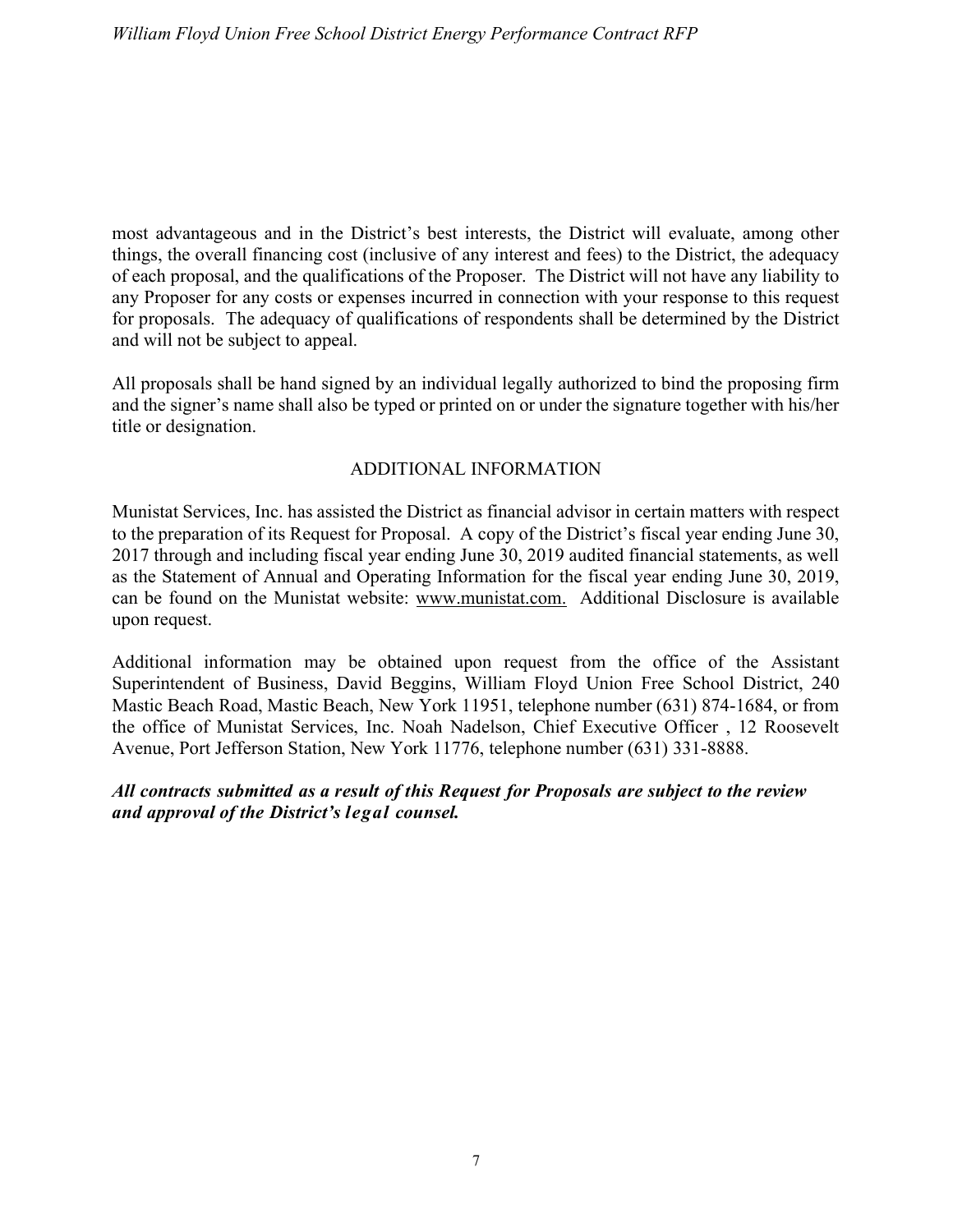### REQUEST FOR ENERGY PERFORMANCE CONTRACT

#### MUNICIPAL LEASE FINANCING

### IN THE AMOUNT OF \$24,800,000

FOR

# WILLIAM FLOYD UNION FREE SCHOOL DISTRICT SUFFOLK COUNTY, NEW YORK

PROPOSALS DUE BY: 4:00pm on May 8, 2020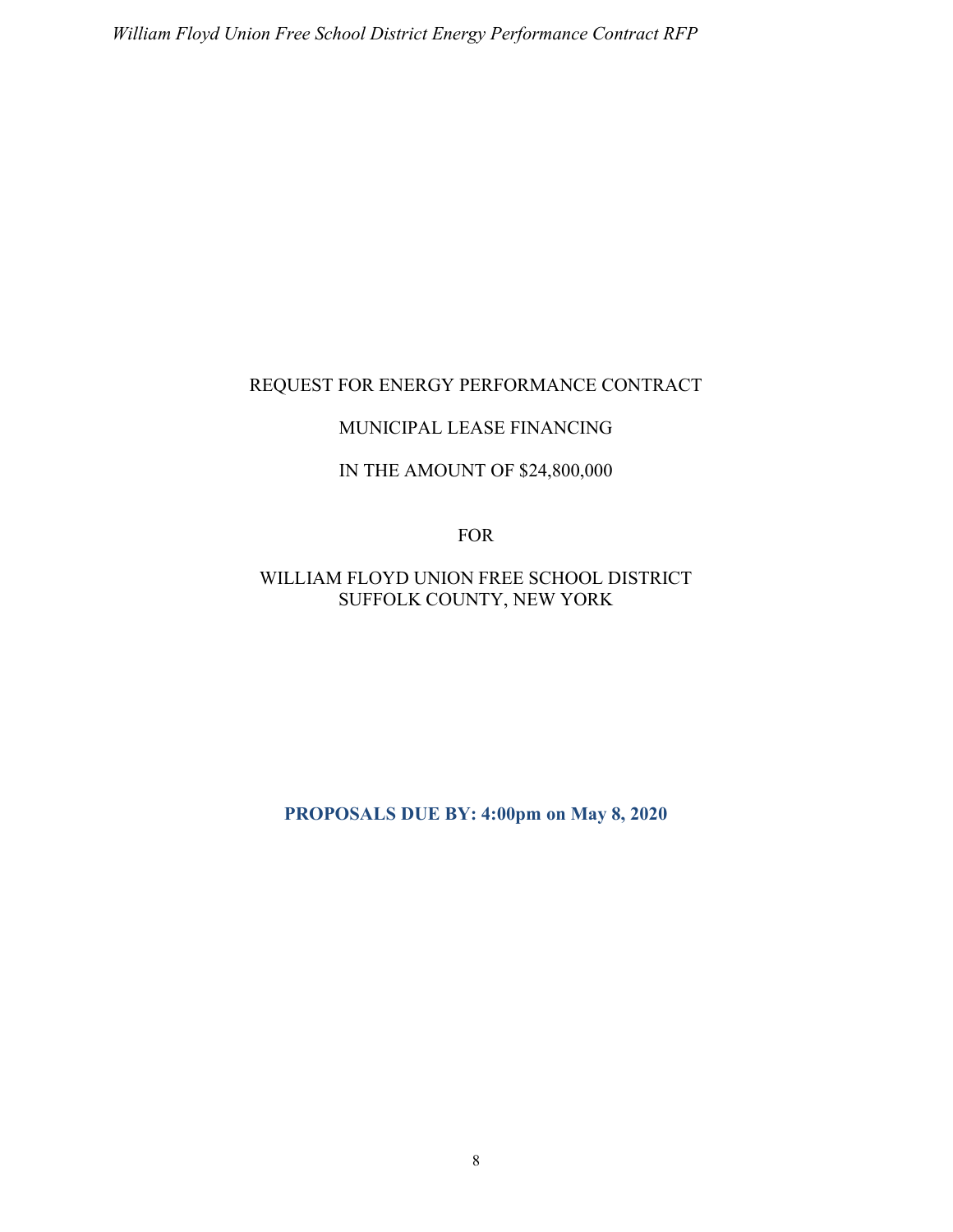## PROPOSAL FORM ENERGY PERFORMANCE CONTRACT FOR WILLIAM FLOYD UNION FREE CENTRAL SCHOOL DISTRICT

| To:                      | David Beggins<br><b>Assistant Superintendent for Business</b><br>William Floyd Union Free School District<br>c/o Noah Nadelson, Chief Executive Officer<br>c/o Tom Cartwright, Vice President<br>Munistat Services, Inc.<br>12 Roosevelt Avenue<br>Port Jefferson Station, New York 11776<br>Phone (631) 331-8888<br>E-mail: nnadelson@munistat.com<br>E-mail: tcartwright@munistat.com                                                                                                                 |
|--------------------------|---------------------------------------------------------------------------------------------------------------------------------------------------------------------------------------------------------------------------------------------------------------------------------------------------------------------------------------------------------------------------------------------------------------------------------------------------------------------------------------------------------|
| Type of Equipment:       | <b>Energy Management Equipment</b>                                                                                                                                                                                                                                                                                                                                                                                                                                                                      |
| <b>Transaction Size:</b> | \$24,800,000                                                                                                                                                                                                                                                                                                                                                                                                                                                                                            |
| Structure:               | Initial interest payment for the first year, and subsequent semi-annual<br>payments of principal and interest, in arrears                                                                                                                                                                                                                                                                                                                                                                               |
| <b>Lease Term:</b>       | Please provide amortization schedule for 15 years with interest due<br>December 1, 2020, June 1, 2020 and semiannually thereafter.                                                                                                                                                                                                                                                                                                                                                                      |
|                          | Principal payments will commence on June 1, 2022, semiannually<br>thereafter with a final maturity of June 1, 2036.                                                                                                                                                                                                                                                                                                                                                                                     |
| All-In Interest Rate:    | $\frac{0}{0}$                                                                                                                                                                                                                                                                                                                                                                                                                                                                                           |
| Prepayment:              | The District will have the optional right to prepay any or all of the<br>principal portion outstanding on any date under the Lease/Purchase upon<br>payment of the then applicable termination value, which will be calculated<br>as 100% of the outstanding principal balance and provided that the District<br>gives a 30 day notice to the Lessor (as determined by the selected maturity<br>schedule). Please feel free to provide any other redemption provisions the<br>District should consider. |
|                          | It is the District's present intent, which is always subject to change, to<br>make additional principal payments on the payment dates with a goal<br>of reducing the final amortization to no more than 5 years. Please<br>provide financing options/commentary on your willingness to<br>accommodate the District and ability to allow for such prepayments.                                                                                                                                           |